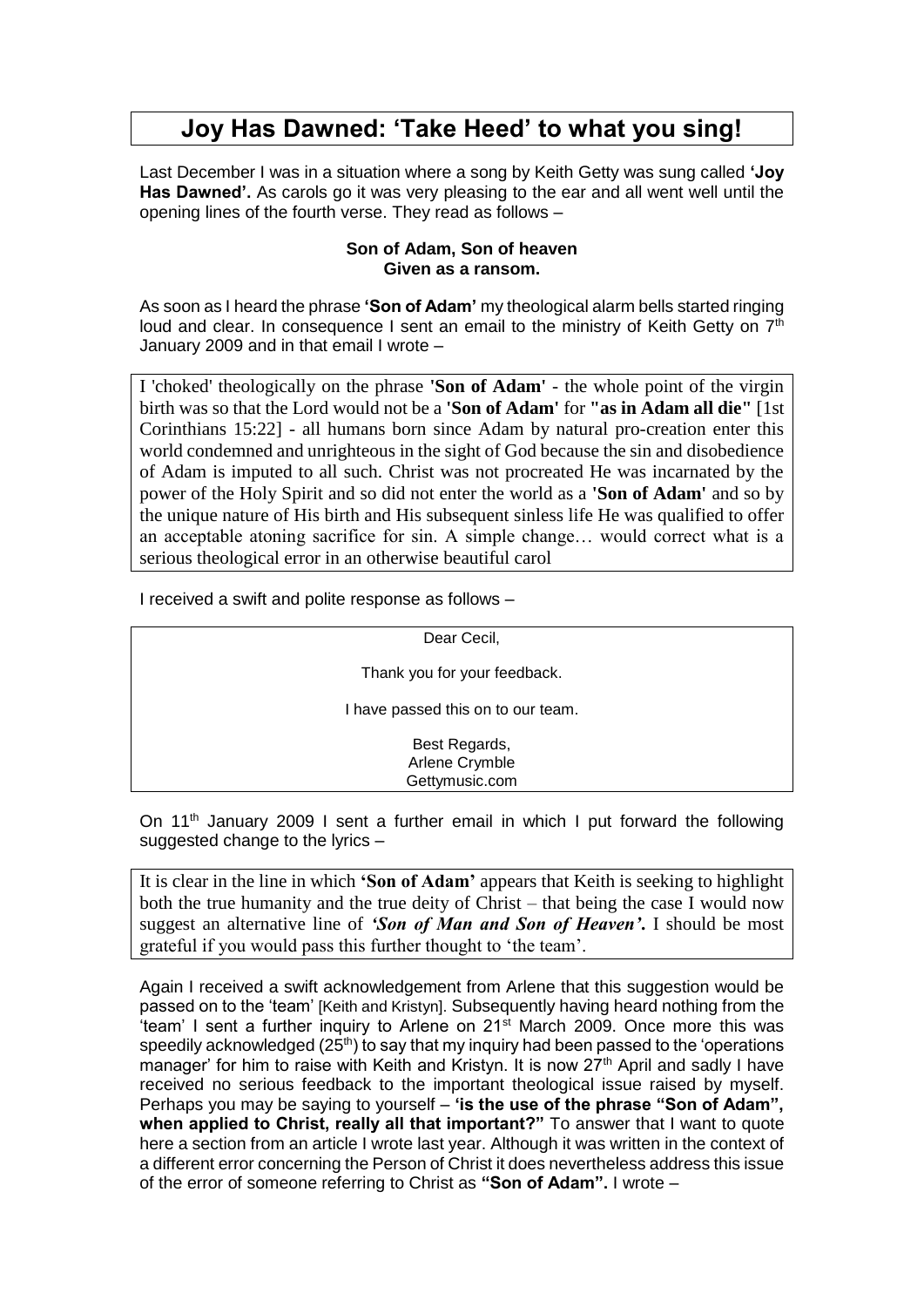Unlike all humanity that has been born since God created Adam and Eve and who have entered this world by natural procreation through the union of a man and a woman, the Lord Jesus Christ was conceived as a result of the Holy Spirit overshadowing a virgin called Mary [see Luke 1:35] and so the Lord Jesus was not born in the 'natural' lineage of Adam. Because of this He was not a 'fallen son' of Adam and was not subject to Adam's legacy namely "death" – **"as in Adam ALL die" [1st Corinthians 15:22]** and **"as by one man** (Adam) **sin entered into the world and death by sin and so death passed upon all men** (in the lineage of Adam) **for all have sinned" [Romans 5:12].** 

The Lord Jesus had to **"become obedient unto death, even the death of the cross" [Philippians 2:8].** Every individual from Adam [except for Enoch and Elijah who were taken from this earth by God before experiencing death] has because of 'the fall' eventually died physically – human beings don't have to do anything or 'obey' anything for death to finally overcome them – the truth is as quoted earlier **"in Adam all die".** However, the sinless Christ who was not **"in Adam"** would never have died physically if He had not willingly and in obedience to His Father's will [see Matthew 26:39 and Acts 2:23] allowed Himself to be crucified on the cross

Pastor John MacArthur commenting on Romans 5:12 writes – 'Adam passed to all his descendants the inherent sinful nature he possessed because of his first disobedience. That nature is present from the moment of conception (Psalm 51:5 *describes it as* **"shapen in iniquity and conceived in sin"**) making it impossible for man to live in a way that pleases God'.

By nature those who are **"in Adam"** and who have been **"shapen in iniquity and conceived in sin"** CANNOT please God [see Romans 8:8] yet twice we read of God the Father declaring from heaven concerning the Lord Jesus Christ **"This is my beloved Son in whom I am well pleased" [Matthew 3:17 and Matthew 17:5].** Why was Christ able to naturally **"please"** God the Father? Because He was not **"shapen in iniquity and conceived in sin"** but rather He was **"holy, harmless, undefiled, separate from sinners2"[Hebrews 7:26].**

*Referring* to Christ **"being nailed to the cross"** He was a 'sacrificial lamb' bearing away the sins of His people [see John 1:36; Matthew 1:21; Hebrews 9:26; 1<sup>st</sup> Peter 1:18-19]. This last reference from 1st Peter speaks of the sacrifice of Christ in these terms **"as of a lamb without blemish and without spot" –** if Christ had been *a Son of Adam* **"shapen in iniquity and conceived in sin"** He would not have been **"without blemish and without spot"** and so His sacrifice on behalf of His people would not have been acceptable to God the Father but His glorious resurrection from the grave demonstrates that it was acceptable to His Father and affirms the truth of 2<sup>nd</sup> Peter 3:18 where we read "For Christ also hath once suffered for **sins, the just** (sinless) **for the unjust** (sinners) **that he might bring us to God".** 

From what I have read it would appear that Keith and Kristyn Getty do take seriously the theological accuracy and implications of the lyrics they compose and so from my perspective it is very disappointing that they have not apparently taken time to address what is a very serious error in their lyrics for **'Joy Has Dawned'** concerning the Person of the Lord Jesus Christ. I hope sincerely in the very near future that they will recognise the error and change the lyrics to agree with what the Holy Scriptures testify concerning the Person of the Lord Jesus Christ in His humanity.

On  $27<sup>th</sup>$  April I sent the following email to the ministry of Keith Getty –

**Subject: Joy Has Dawned Date:** 27/04/2009 12:16:14 GMT Standard Time **From:** [Takeheed](mailto:Takeheed) **To:** [info@gettymusic.com](mailto:info@gettymusic.com)

Dear Arlene,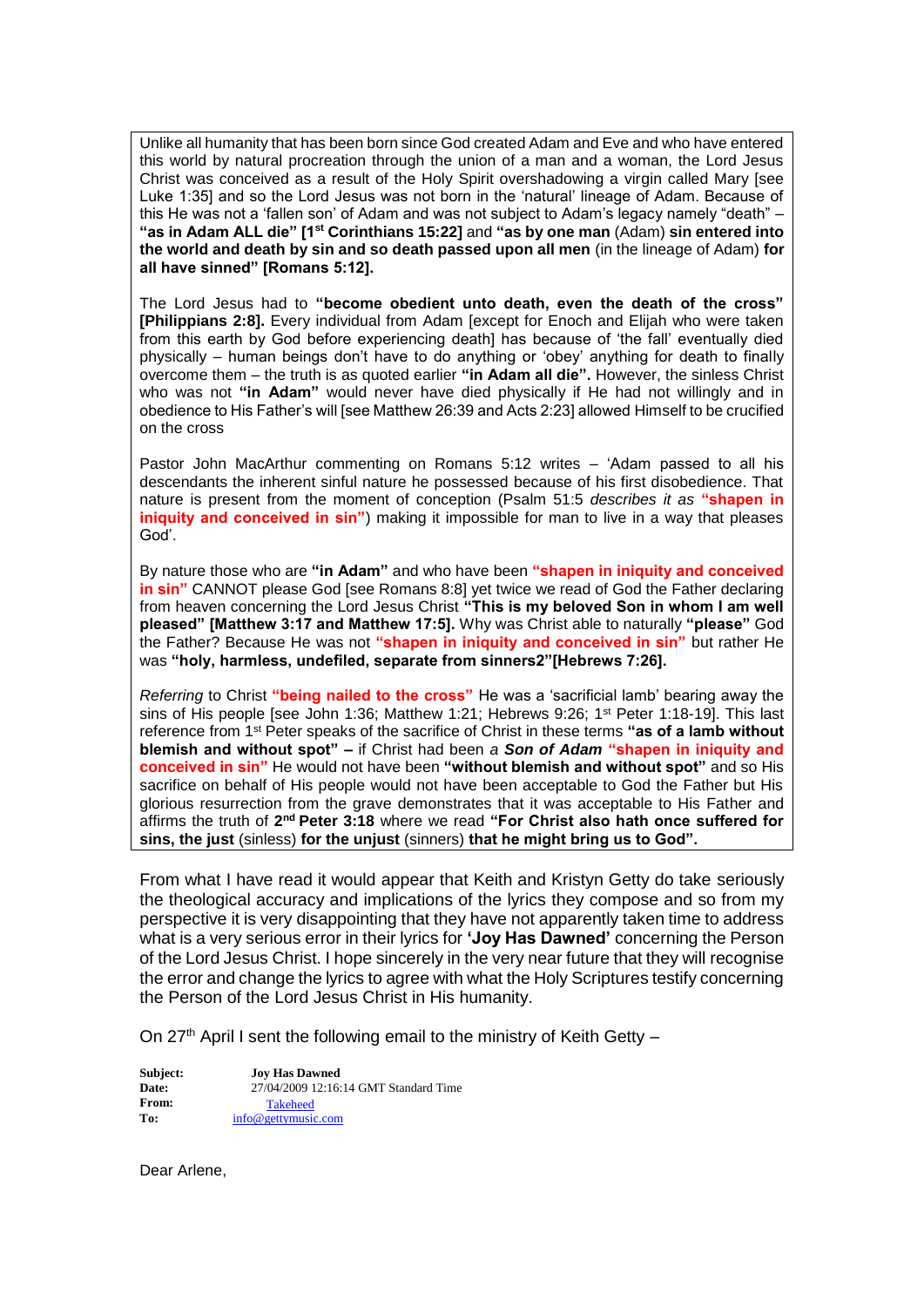Be assured that it brings me no pleasure to have to contact you again but sadly I have heard nothing following your email to me of  $25<sup>th</sup>$  March. In consequence I have drafted a short article for posting to our ministry website but I want to send the text of it herewith in the hope that it may spur some reaction from Keith and Kristyn on the theological error in the lyrics of **'Joy Has Dawned'.** 

If I have had no response from them on this matter by Monday 11<sup>th</sup> May [2 weeks from now] I shall sadly be left with no alternative but to post the article publicly to our website.

Yours in Christ

Cecil Andrews

Sadly I have to report that to date I have received neither an acknowledgment nor a response to that email and so this article has now been posted to our website. If, when you have read this article, you like myself are convinced that the sinless Person of the Lord Jesus Christ and His perfect sacrifice for sin have been impugned by the application to Him of the phrase **'Son of Adam' could I invite you to send an email to that effect to the ministry of Keith Getty?** Set out now are the email contact details and a suggestion for the **'Subject Matter'** and **'Content'** of any email.

### [info@gettymusic.com](mailto:info@gettymusic.com)

#### **Subject: Joy Has Dawned**

**Dear Mr Getty,**

**I have read the article on the 'Take Heed' Ministries web site expressing concern about your use in your song "Joy Has Dawned" of the phrase "Son of Adam" in relation to the Lord Jesus Christ. I agree with Mr Andrews that this represents a serious theological error that does damage to both the sinless Person and the sacrificial perfection of the Lord Jesus and I would ask you to urgently rephrase your song along the lines suggested by Mr Andrews.**

**Yours in Christ**

**…**

#### **Cecil Andrews – 'Take Heed' Ministries – 14th May 2009**

# **APPENDIX**

When I sent my first email on 7<sup>th</sup> January 2009 to Getty Music expressing my concern about their use in the song **'Joy Has Dawned'** of the expression **'Son of Adam'** in relation to the Lord Jesus Christ I never imagined or desired that almost 5 months later this matter would still be ongoing and would regrettably now be being 'played out' in public but for the sake and honour of the Lord Jesus Christ that is how events have had to turn out.

As my original article showed, 'the team' at Getty Music did not themselves respond to the concerns that I had raised, and so I felt it was necessary to issue a warning about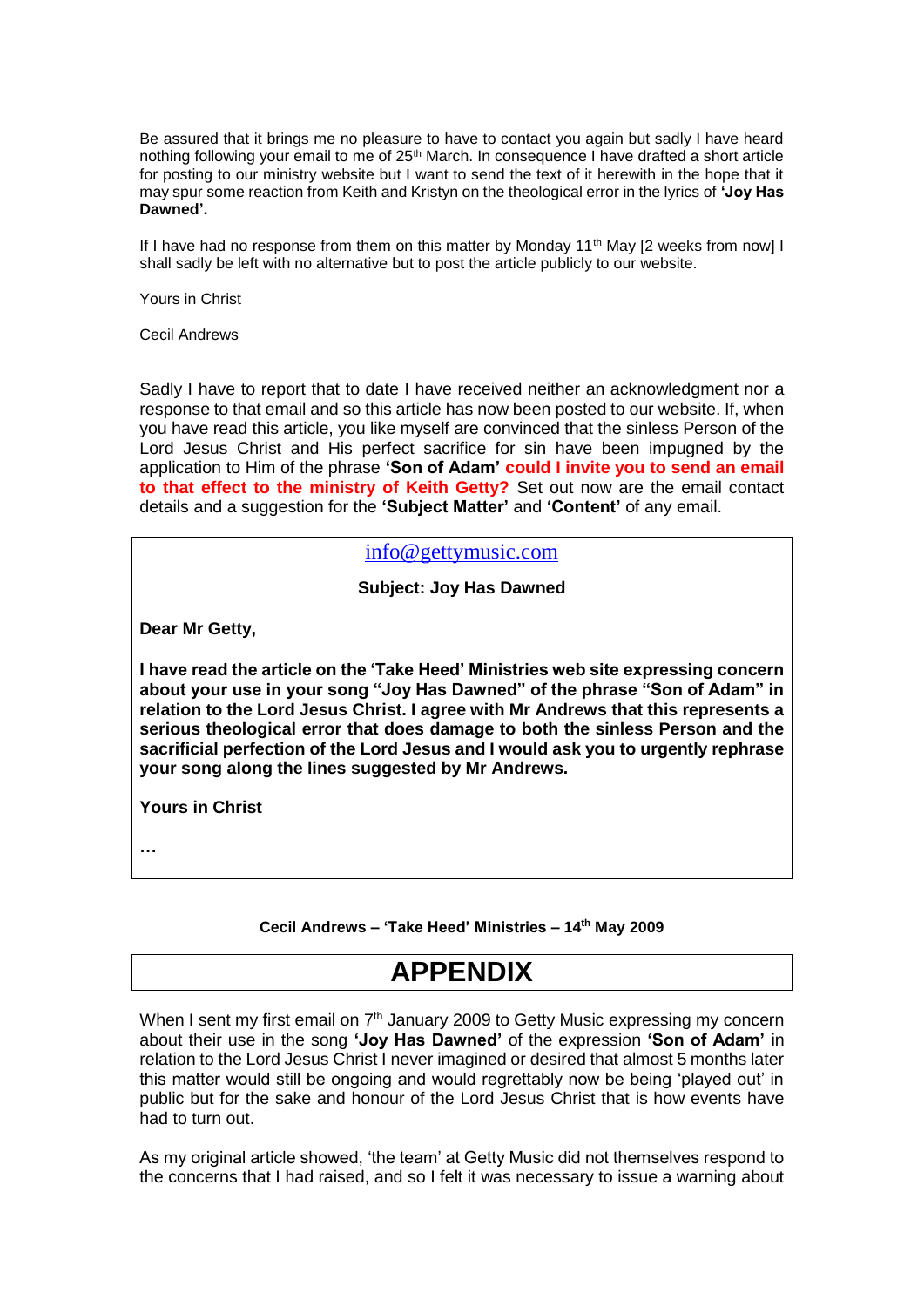the theological implications and damage that the use of this expression does to both the sinless Person and the sacrificial perfection of the Lord Jesus Christ.

A number of readers of the article did, as invited, make contact with Getty Music to express their solidarity with my concerns and they have now received a 'standardised' reply, although I myself did not personally receive any such communication.

I want to first reproduce this 'standardised' reply exactly as the various folks received it and then I will reproduce it again and intersperse into it, mostly **in red**, my response to their comments. So firstly, this was the 'standardised' reply –

**Dear …,**

**Although we respect the fervour with which Mr Andrews is keen to root out and expose anything he sees as heresy in the Christian church, on this point we feel he has jumped to a heretical conclusion that is not there in our text.**

**The line "Son of Adam, Son of heaven" points to the uniqueness of Christ – His full humanity and His full deity - a cornerstone of the Christian faith. Jesus wasn't half-man, half-God; He wasn't 'God in human form'; He was fully human, while remaining fully God. That's why the Bible can state, for example, that He was "tempted in every way we are, yet without sin".**

**But acknowledging Christ's humanity as a 'son of Adam' does not automatically imply Jesus had a fallen sinful nature. Jesus refers to Himself as the "son of man" - which can of course be translated "son of Adam", as "Adam" means "man". The early chapters of two of the gospels go to great lengths to list Jesus' human lineage as a 'son of…', going all the way back to Adam in Luke's gospel.** 

**"Son of Adam" therefore implies humanity in the same way as "Son of David" implies kingship; to conclude that either implies a genetic inheritance of a sinful nature we feel is a misapplication of the phrase.** 

**Of course we recognise that in Rom 5 and 1 Cor 15 Paul draws the contrast of being "in" Adam or "in" Christ, but that is a particular application Paul uses for us to understand the redemptive work of the man Christ Jesus as the 'second Adam', and does not negate the use of the reference to Adam as the father of the human race.**

**In conclusion, then, we stand by the line in the song as being true and reliable. We acknowledge that there is room for individuals to misinterpret this and any other line we have written. And no doubt Mr Andrews will continue to interpret the line in any way he chooses for publication on his website - but that is something beyond our control, and engaging in dialogue with him on this we feel will generate more heat than light.**

#### **Best Regards, Arlene Crymble**

Before proceeding to my analysis of this reply I would state that I would surmise that this reply was formulated by 'the team' [Keith & Kristyn Getty] and not by Arlene Crymble,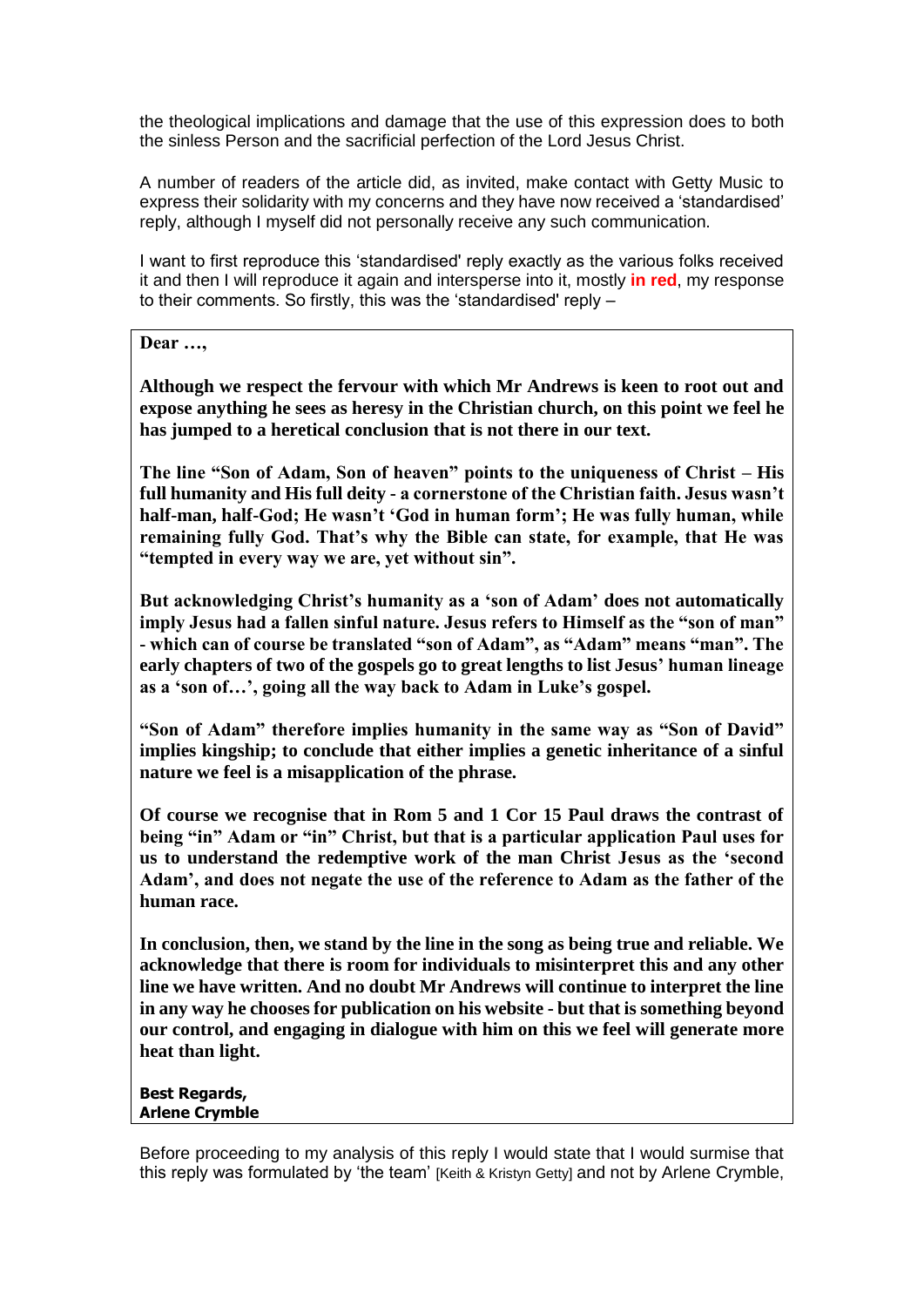who I would assume should simply to be viewed as the 'post woman'. I base this assumption on the courteous exchanges I myself had with Arlene when she was passing on my emails to 'the team' in the expectation that they would compose a reply. Now for my analysis -

**Dear …,**

**Although we respect the fervour with which Mr Andrews is keen to root out and expose anything he sees as heresy in the Christian church, on this point we feel he has jumped to a heretical conclusion that is not there in our text.**

**I would simply reaffirm that I view the expression 'Son of Adam', when applied to the Incarnate Lord Jesus Christ, to be injurious to both His sinless Person and the perfection of His atoning sacrifice. In scripture this title is never applied by or to Him nor for that matter is the title 'Son of Heaven'.**

**The line "Son of Adam, Son of heaven" points to the uniqueness of Christ – His full humanity and His full deity - a cornerstone of the Christian faith. Jesus wasn't half-man, half-God; He wasn't 'God in human form'; He was fully human, while remaining fully God. That's why the Bible can state, for example, that He was "tempted in every way we are, yet without sin".**

**I must confess that I find this paragraph somewhat confusing and indeed contradictory when in the midst of statements about Christ's humanity and His deity, about Christ being human and remaining God, statements that I would agree with, we then read - He wasn't 'God in human form' - surely this expression totally contradicts the expressions that immediately precede and then follow this phrase !. From my understanding of scripture this is precisely what Jesus Christ was – 'God in human form'. This statement 'He wasn't God in human form' undermines precisely what for example the apostle Paul affirms in Philippians chapter two as you will read shortly. Paul also wrote to the Colossians concerning the Incarnate Lord Jesus that 'it pleased the Father that in him should all fullness dwell' [chapter 1 :19] and 'in him dwelleth all the fullness of the Godhead bodily' [chapter 2 :9].**

**As Trinitarians we believe that The Father is God, The Son is God and The Spirit is God and so with the birth of Jesus Christ we do have 'Immanuel, which being interpreted is God with us' [Matthew 1 :23] - Consider also these scriptures –**

**'Let this mind be in you, which was also in Christ Jesus. Who, being in the form of God [Cecil - His divine pre-existence] …took upon him the form of a servant [Cecil - added humanity to His person at the Incarnation] and was made in the likeness of men' [Philippians 2 :5-7]**

**'Wherefore when he [Cecil – the pre-existent divine Son of God] cometh into the world, he saith…a body hast thou prepared for me[Cecil – the added human dimension of Christ through His Incarnation]' [Hebrews 10 :5]**

**'Jesus saith unto him…He that hath seen me hath seen the Father' [John 14 :9]** 

**[Cecil - Jesus is obvioulsy not here referring to His physical appearance when He stated this but rather is referring to His attributes such as for example complete Godliness and miraculous powers that mirror some of the attributes of God The Father – this lines up with how Christ is referred to in Hebrews 1 :3 as being 'the express image' of 'God' (verse 1) ]**

**'Great is the mystery of godliness ; God was manifest in the flesh' [1st Timothy 3 :16]**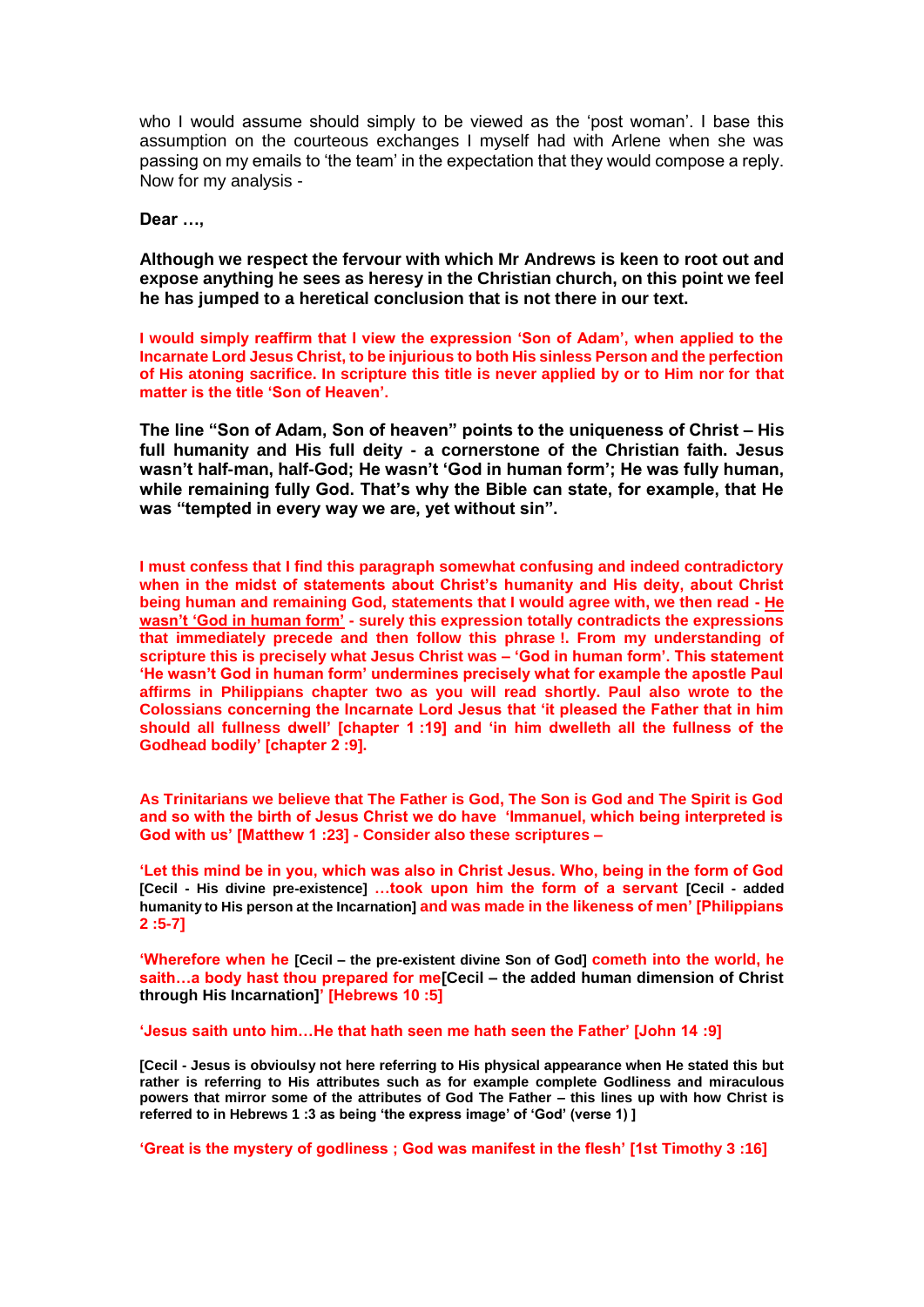**When tempted by Satan to fall down and worship him, the Lord replied 'Thou shalt worship the Lord thy God' [Matthew 4 :10]. Keeping that in mind we see Thomas, when confronted by the risen Christ, declaring. 'My Lord and my God' [John 20 :28] and I could cite other instances when people clearly 'worshipped' Christ and He did not rebuke them for doing so.** 

**But acknowledging Christ's humanity as a 'son of Adam' does not automatically imply Jesus had a fallen sinful nature. Jesus refers to Himself as the "son of man" - which can of course be translated "son of Adam", as "Adam" means "man".** 

**Whilst the Hebrew for man is 'adam' its roots are from the Hebrew 'adamah' meaning 'ground' and that of course is where the 'material' that God used to create the first man Adam came from. I think it would be good to gather our thinking on this issue and 'take stock' of humanity. (1) Adam was formed from the dust of the ground (2) Eve was formed using a rib from Adam's body (3) Although Luke in Acts 17:26 does identify that 'all nations of men' trace their pro-creational bloodline back to 'one' (Adam) because they have all entered into this world BY this process of PROCREATION we must also bear the following in mind (4) The Lord Jesus Christ did not enter this world by pro-creation which would have made him of the pro-creational bloodline of Adam, [and keep in mind the principle of federal headship] but He entered by INCARNATION (only someone who preexisted can incarnate) – He did not enter through pro-creation and so although being fully human this kept Him separate from the pro-creational bloodline of Adam.** 

**We must never forget that Mary conceived the Lord Jesus when she was overshadowed by the power of the Holy Spirit – the conception of Christ did not arise as the result of a fallen Son of Adam impregnating her. In all the Bible translations that I have looked at not one, for example in Matthew 16:13, uses the expression 'Son of Adam' – they ALL translate the phrase as 'Son of Man' and this title 'Son of Man' appears in numerous other passages of Scripture but NEVER, in relation to Christ, do we find the expression 'Son of Adam' used in scripture.**

**I believe it is absolutely vital NOT to refer to Christ as a 'Son of Adam'. Unlike all the procreated, bloodline, genuine sons of Adam, including you and me who were "born in sin and shapen in iniquity"[Psalm 51:5] the Lord Jesus Christ was and is in His humanity, because of the Incarnation, "holy, harmless, undefiled, SEPARATE from sinners" (He was not tainted with original or any actual sin, unlike all true sons of Adam) see Hebrews 7:26.** 

**Although Christ grew up in a family situation with a married couple, Mary and Joseph and the offspring they produced, they all, without exception, entered this world by the process of pro-creation, as sons and daughters of the federal head of the human race, Adam, and so they entered as condemned sinners in need of a Saviour, UNLIKE the Lord Jesus. ("The prince of this world cometh and hath nothing in me" John 14:30 - Satan, 'the accuser of the brethren' [Revelation 12:10] had absolutely no grounds for making any accusation against the Lord Jesus). Bearing in mind that our exchanges have been triggered by what I consider to be a serious theological error in an otherwise fine hymn perhaps I could quote some lines from another great hymn this time by Charles Wesley that sum up well the essence of what I'm trying to say. In verse 3 of 'And can it be' Wesley wrote of Christ that 'He left His Father's throne above' and a few lines later, referring to Calvary he writes of how Christ 'bled for Adam's helpless race'.** 

**Some, perhaps may think that I'm 'straining at gnats' over this phrase 'Son of Adam' but I don't believe that I am and the Apostle Paul encouraged Timothy, and so by implication all who would publicly proclaim the truths of the Word of God, to "Study to show thyself approved unto God, a workman that needeth not to be ashamed, rightly dividing the word of truth" 2nd Timothy 2:15. 'Rightly dividing' could also be translated 'accurately handling' and it implies a degree of TOTAL accuracy as in the case of a carpenter who must make sure that something is cut with total precision otherwise whatever he is making will not fit together or also in the case of a stonemason who must cut stone with**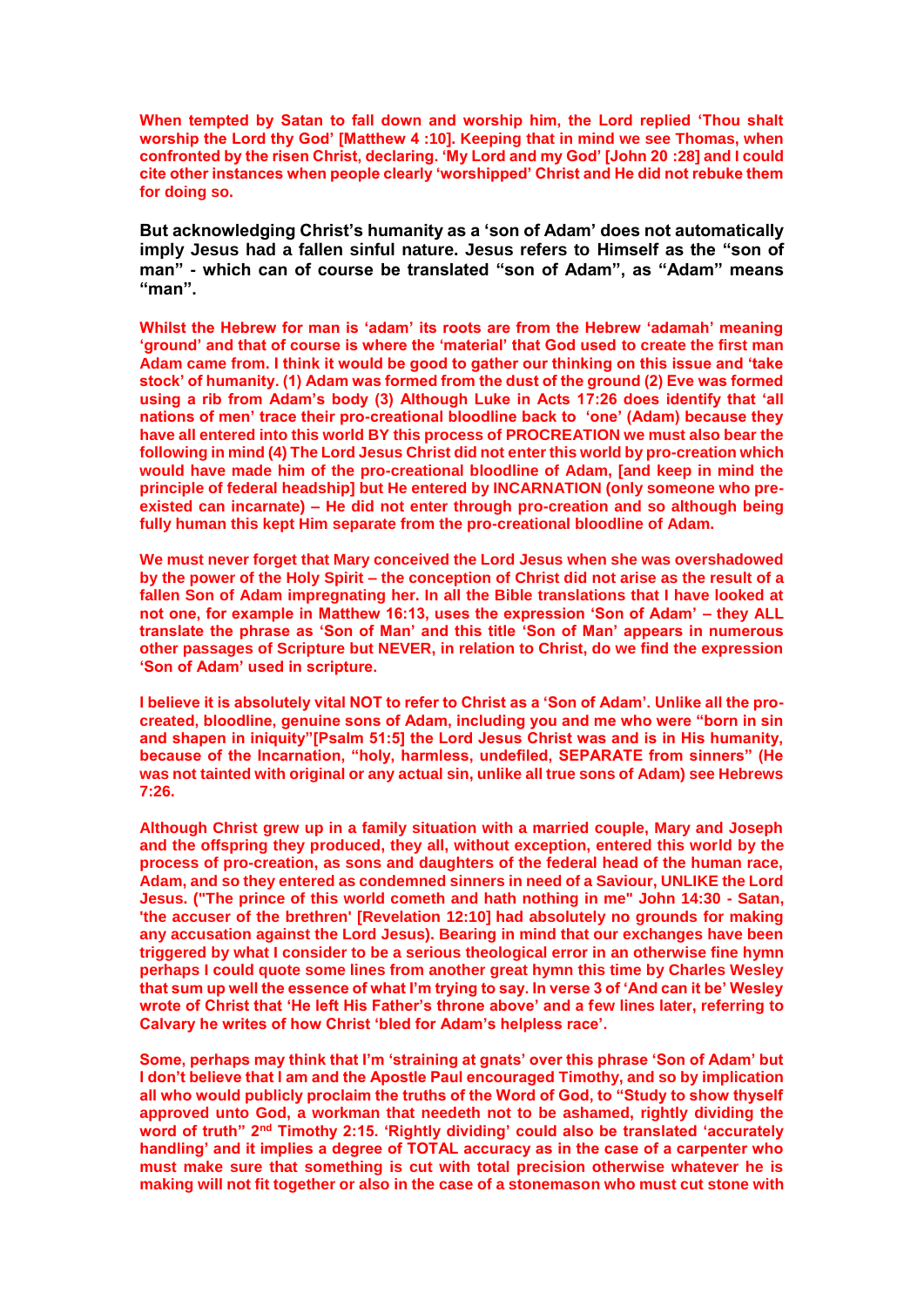**total precision otherwise a building will be 'off plumb'. So it is with God's Word, if we wrongly, as I believe, apply the unbiblical term, Son of Adam to Christ then we do damage to His sinless perfection as a person and we would also render His sacrifice for sin as being unacceptable as such a sacrifice had to be without blemish and without spot [1st Peter 1:18].** 

**In the Marshall Pickering 'Evangelical Dictionary of Theology', in their section on 'Adam' we read the following on page 11 'Adam was the head of the race and brought death to everyone in it; Christ is the head of the new humanity and brought life to all within it…The scriptural use of Adam, then, stresses the solidarity of the human race, a solidarity in sin. It reminds us that the human race had a beginning and that all its history from the very first is marked by sin. But 'the last Adam' has altered all that. He has replaced sin with righteousness and death with life'.**

**Question 22 of The Larger Catechism of The Westminster Assembly reads as follows: 'Did all mankind fall in Adam's first transgression?' And the answer given reads: 'The covenant being made with Adam as a public person, not for himself only, but for his posterity, all mankind descending from him by ordinary generation (Acts 17:26), sinned in him, and fell with him in that first transgression' (Genesis 2:16-17 compared with Romans 5:12-20 and with 1st Corinthians 15:21-22). 'Sons of Adam' are those who 'descend from him by ordinary generation' and the Virgin Birth thus rules Christ out as being designated a 'Son of Adam'.**

**Louis Berkhof in his book 'Systematic Theology' makes these important points (p 334) – 'The Incarnation constituted Christ one of the human race' and he goes on to say 'Christ assumed His human nature from the substance of His mother…If the human nature of Christ was not derived from the same stock as ours but merely resembled it, there exists no such relation between us and Him as is necessary to render His mediation available for our good'. Keeping these thoughts in mind perhaps we get a better understanding of God's Words back in Genesis 3:15 where, in the wake of sin entering into the world through the sin of Adam, God in grace makes this promise when addressing the serpent "And I will put enmity between thee and the woman, and between thy seed and HER SEED; HE SHALL bruise thy head and thou shalt bruise his heel".**

**Keeping in mind the importance of the virgin birth, in that for the birth of Christ, Mary was not impregnated by a fallen Son of Adam, Berkhoff wrote on page 336 'If Christ had been generated by a man, He would have been a human person, included in the covenant of works, and as such would have shared the common guilt of mankind. But now that His subject, His ego, His person, IS NOT OUT OF ADAM, He is not in the covenant of works and is free from the guilt of sin. And being free from the guilt of sin, His human nature could also be kept free, both before and after His birth, from the pollution of sin'.**

**The early chapters of two of the gospels go to great lengths to list Jesus' human lineage as a 'son of…', going all the way back to Adam in Luke's gospel.** 

**The genealogy listed in Matthew's gospel is that of the 'legal' or 'foster' father of the Lord, namely Joseph, and is there to validate Christ's Kingly and Messianic credentials, beginning as it does with Abraham.** 

**John MacArthur, in his bible study notes in the introduction to Matthew writes, 'Matthew is concerned with setting forth Jesus as Messiah, the King of the Jews… The opening genealogy is designed to document Christ's credentials as Israel's king… Matthew shows that Christ is heir of the kingly line… All other historical and theological themes in the book revolve around this one'.**

**Matthew Henry in his commentary writes, 'Concerning this genealogy of our Saviour, observe the chief intention. It is not a needless genealogy. It is not a vain-glorious one, as those of great men often are. It proves that our Lord Jesus is of the nation and family out of which the Messiah was to arise. The promise of the blessing was made to Abraham and his seed; of the dominion, to David and his seed. It was promised to Abraham that**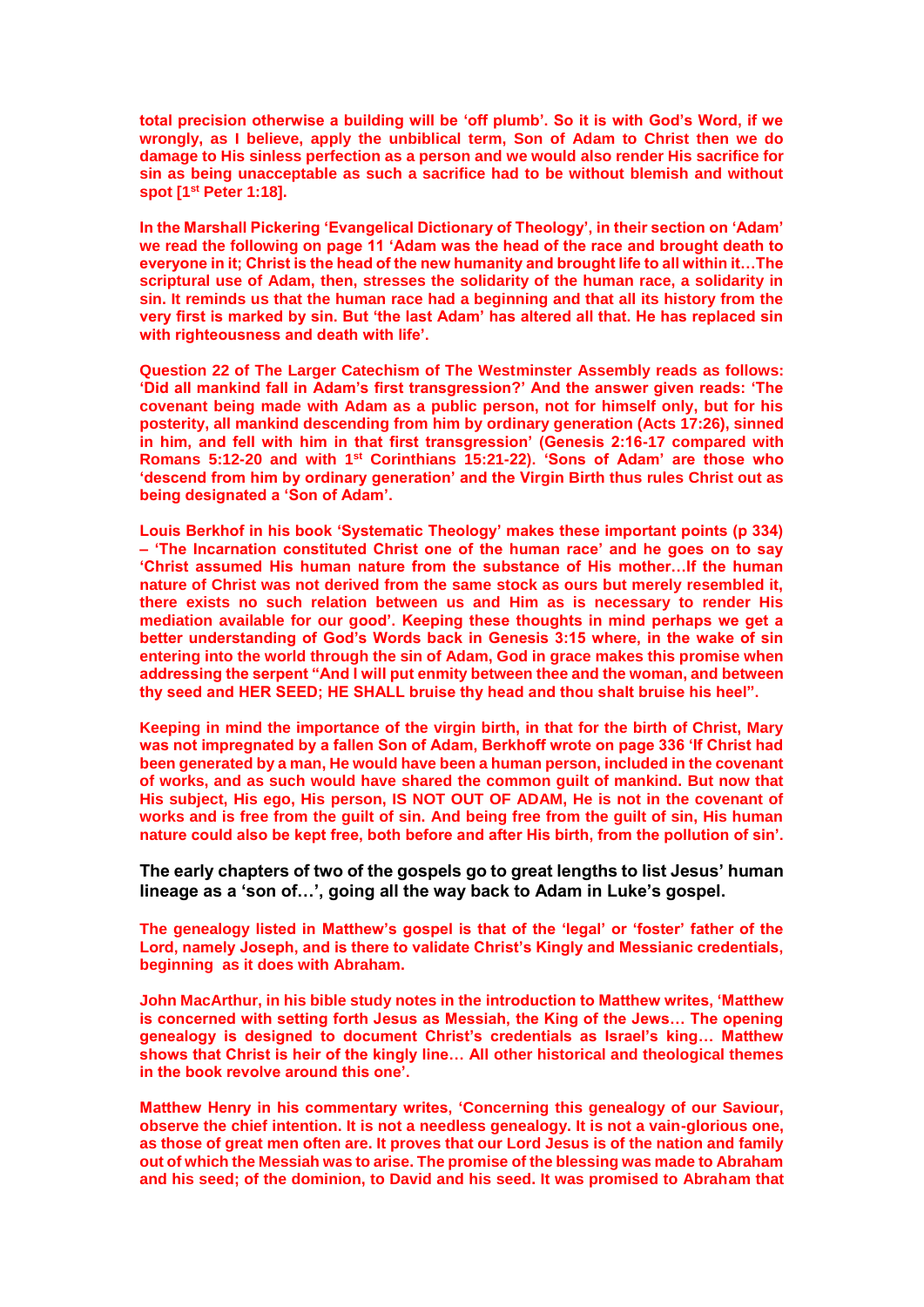**Christ should descend from him, [Genesis 12:3; 22:18] and to David that he should descend from him, 2 Samuel 7:12; Psalm 89:3 & 132:11 and, therefore, unless Jesus is a son of David, and a son of Abraham, he is not the Messiah. Now this is here proved from well-known records.**

**The purpose of this genealogy was not to trace Christ back to the first man, Adam but to confirm His Messianic credentials through the line of his 'legal', 'foster' father Jospeh.**

**When we turn to the genealogy in Luke's gospel we find that although it does make reference in Luke 3:23 to Joseph, the genealogical line then traced is that of Mary and it does go back to Adam and for the reason already stated ('Christ assumed His human nature from the substance of His mother') - this established His right to truly be our 'kinsman redeemer' – if someone sold himself into slavery, he could be 'redeemed' [bought back into freedom through an acceptable payment] by one of near kin. When Adam sinned he sold all of humanity into slavery to sin and its condemnation and so only one who truly possessed human credentials could pay God's price to set people free from their slavery to sin and from His just condemnation and Peter tells us clearly who our gracious kinsman redeemer is in 1st Peter 1:18-19 "Forasmuch as ye know that ye were not redeemed with corruptible things like silver and gold… But with the precious blood of Christ, as of a lamb without blemish and without spot"**

**It is theologically untenable to insist on a physical bloodline from Adam directly to the birth of Christ in order to preserve the full humanity of Jesus Christ. It is also theologically untenable to express in song or word the idea that God incarnate can still be fully God and yet born of the bloodline of Adam as one of the sons of Adam. To say that Jesus is a 'Son of Adam' undoes His true and full humanity and undoes His full deity. This is why this terminology is inappropriate and not used when referring to Jesus in the Bible. It is absolutely foreign in both concept (idea) and word usage (terminology) in the Scriptures.**

**"Son of Adam" therefore implies humanity in the same way as "Son of David" implies kingship; to conclude that either implies a genetic inheritance of a sinful nature we feel is a misapplication of the phrase.** 

**The condemnation that Adam's original sin brought was imputed to ALL his procreational, bloodline descendants both male and female for "as in Adam ALL die". All such sons and daughters of Adam are subject to the effects of the fall one of them being 'Human depravity'. W H Molland in his little booklet on 'Salvation wrote, 'To understand the relationship between Adam and his posterity is essential to a right understanding of Holy Scripture. The depravity of the human heart stems from the original offence committed in Eden's garden…Adam acted, not for himself as a private individual, but he transacted for all who would issue from him. (Cecil - This is why it was crucial that Mary was not impregnated by any fallen Son of Adam but was instead overshadowed by the power of the Holy Spirit) Adam stood as federal head and as such legally represented the whole human race (Cecil – this is why Christ is referred to as 'the last Adam' as He represents a new 'redeemed' human race)… The sentence passed upon Adam is upon all the race. If this was not the case no infant would ever die for they have neither capacity nor opportunity to commit actual sin (Cecil – a hypothetical question - if the Lord Jesus had not been sent into this world to die an atoning death by voluntarily allowing Himself to be taken by cruel hands and crucified, would He have died – unlike all true 'Sons of Adam the answer surely is 'no' for He was overall sinless and "the wages of sin is death").** 

**Of course we recognise that in Rom 5 and 1 Cor 15 Paul draws the contrast of being "in" Adam or "in" Christ, but that is a particular application Paul uses for us to understand the redemptive work of the man Christ Jesus as the 'second Adam', and does not negate the use of the reference to Adam as the father of the human race.**